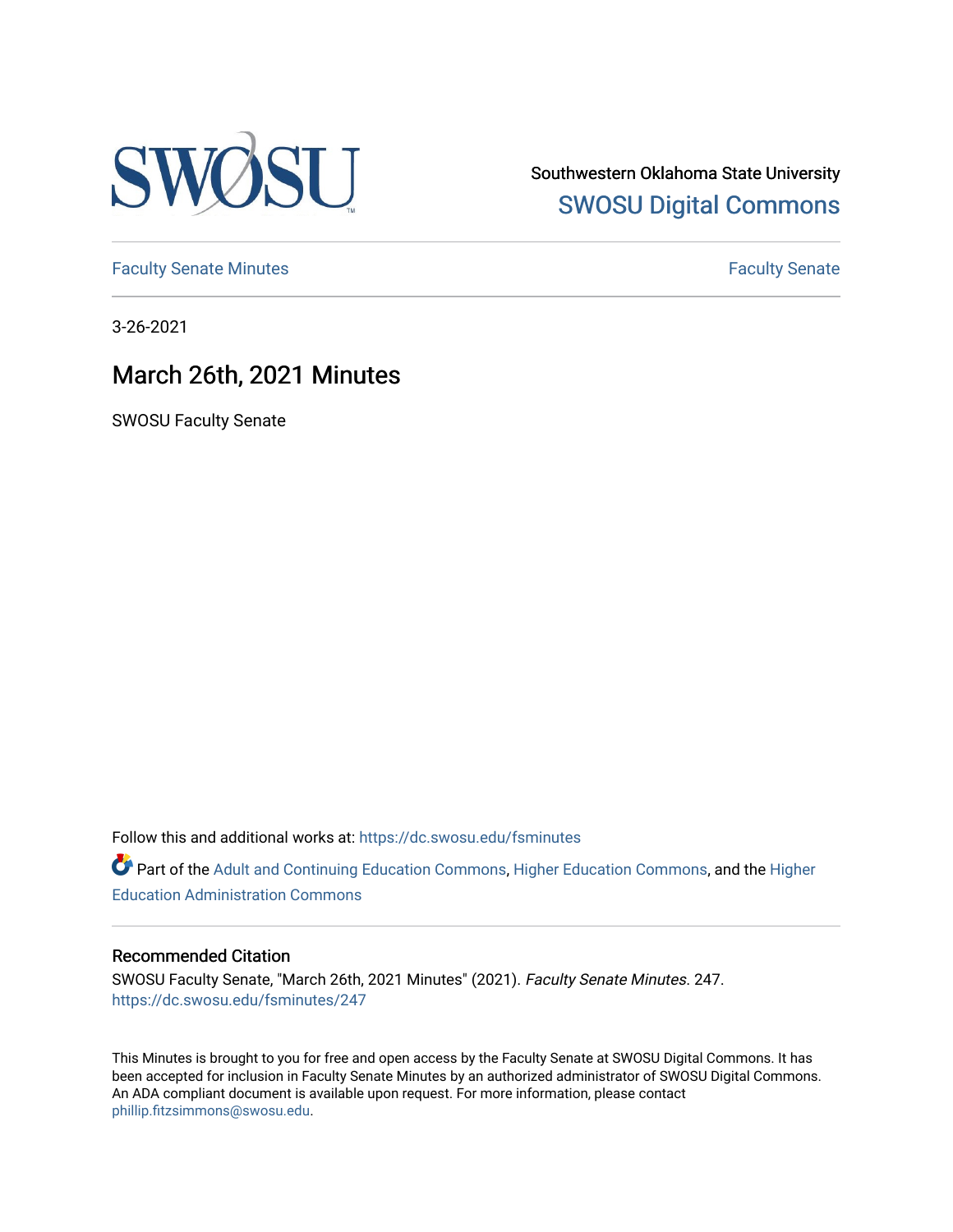# SWOSU Faculty Senate

Friday, March 26, 2021, 2:30 p.m. Approved Minutes

- I. **Call to Order:** Faculty Senate President Karen Sweeney called the March 2021 meeting of the Faculty Senate to Order at 2:30PM via Zoom.
- II. **Establishment of a Quorum:** Jimena Aracena, Sherri Brogdon, Stephen Burgess, Melanie Claborn, Glenna Davis, Jerry Dunn, Amanda Evert, Daniel Farris, Phillip Fitzsimmons, Angela Gore, Swarup Ghosh, Meri Hix, Sunu Kodumthara, Denise Landrum-Geyer, Sharon Lawrence, Alex Lee, Dana Lloyd, Scott Long, Evette Meliza, Vanesa Nix, Kathy O'Neal, Eric Pritchard, Hank Ramsey, Jessica Salmans, Hardeep Saluja, Tugba Sevin, Tony Stein, Karen Sweeney, Muatasem Ubeidat, Bo Pagliasotti, Natalie Kinder.
- III. **Certification of Substitutes:** None
- **IV. Presentation of Visitors:** None
- **V. Approval of Minutes:** February 2021 Approved unanimously.

# **VI. Announcements**

- A. President Karen Sweeney
	- 1. *New Faculty Senate Officers:* It is time to ask for volunteers or nominations for the following positions: President Elect and Secretary/Treasurer for the Faculty Senate 2021-2022 academic year!
	- 2. *New Faculty Reception and Retirement Reception:* Perhaps a come-and-go. Grab cookies and coffee on your way out.
		- a) *Reception will be Wednesday, April 21, from 3 PM – 5PM. A virtual option will be available.*
	- 3. Executive Council and Administrative Council Monday, March 8, 2021
		- a) *President:*
			- (1) The We can start drawing down our funding from the second half of the CARES Act. We are working diligently on getting our student funds out as quickly as possible before the first of April as Brenda mentioned.
			- (2) Just a reminder, through the governor's executive orders there are still some out-of-state travel restrictions in place. We are allowing some, as you see in Athletics, and some that are not specifically using state funds for that travel. If you have a request, get that into us. We are reviewing those on a case-by-case basis due to COVID restrictions.
			- (3) We are trying to allow some events to take place. We are still trying to be very safe in allowing these events.
			- (4) Let's keep reminding people to be diligent. There's going to be a tendency to think this (COVID) is over because of things going on in other states. It's not over, unfortunately, it's not close to being over. But hopefully we are on that trend. That's why it's more important than ever that we're diligent in our safety precautions and that our students are also so we can continue on this trend. This trend can change and people need to know that. We are sitting in a great position with no student cases, no employee cases and we want to be able to maintain that. It's through strict diligence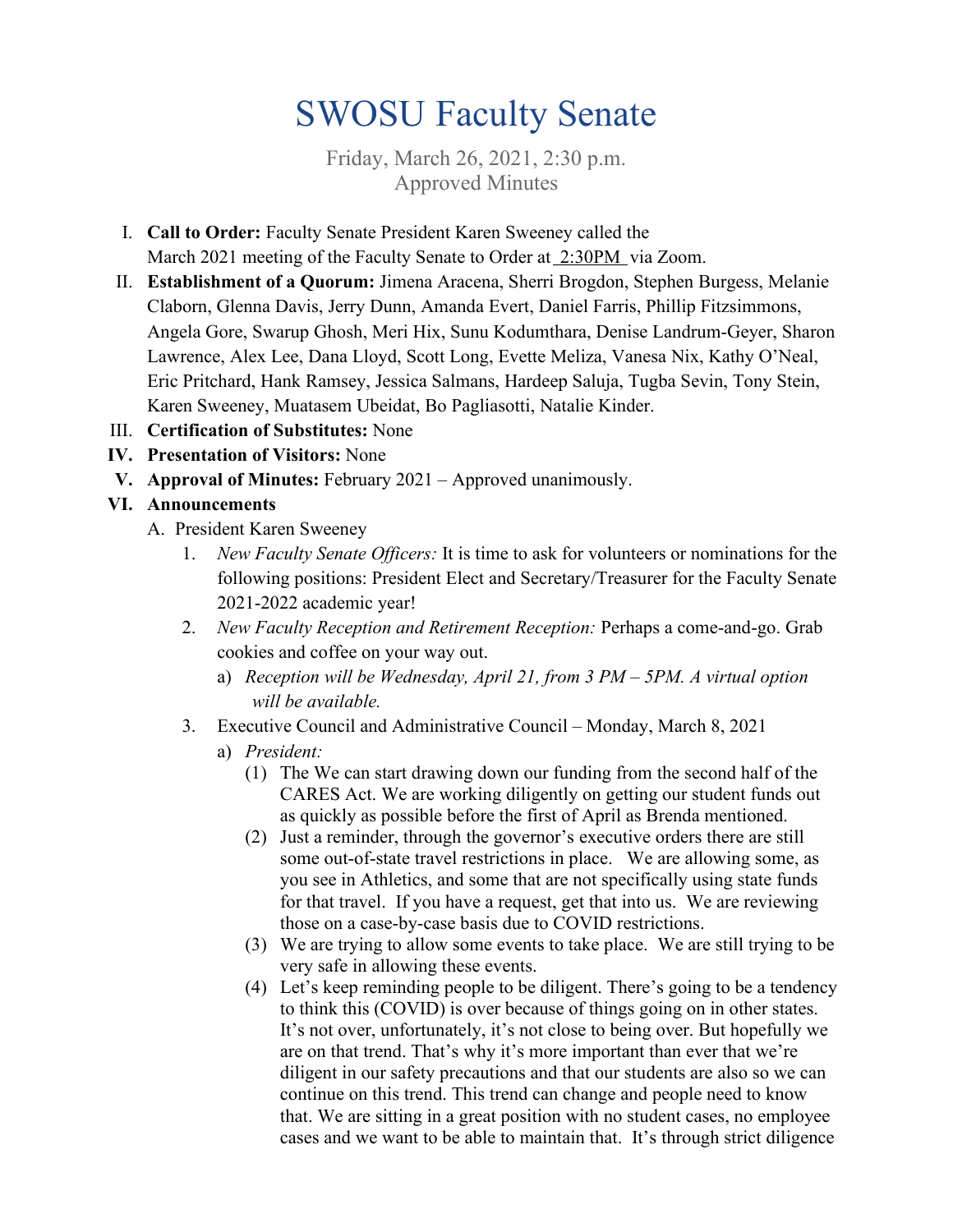that we do that. I know that everyone will comply and we'll get through this. I appreciate everyone's support.

- b) *Provost:*
	- (1) Updated Commencement information is on the SWOSU website. We will have ceremonies for 2020 and 2021 graduates. <https://bulldog.swosu.edu/commencement/index.php>
- a) *Associate Provost for Academic Affairs:*
	- (1) Higher Learning Commission
		- (a) Brenda, Jerome, and Diane are helping put together our institutional update. Our HLC four-year report is due Sept. 1, 2024.
		- (b) I will finish up an accreditation guide that will provide direction based on the peer team's suggestions, and also provide guidelines on how to prepare our assurance argument for the four-year review.
		- (c) Already working the few improvement suggested by our peer reviewers. The Learning Lounge that Lori and Wendy made possible is one example.
	- (2) Advisor Training
		- (a) Advisor training for Fall 2021 went well. All information from the training is on the Colleague Resources page [\(https://swosu.instructure.com/media\\_objects\\_iframe/m-](https://swosu.instructure.com/media_objects_iframe/m-4VLf44Go2XWsY1CEHzbBy1Ep8TFcx6Sx?type=video?type=video)[4VLf44Go2XWsY1CEHzbBy1Ep8TFcx6Sx?type=video?type=vid](https://swosu.instructure.com/media_objects_iframe/m-4VLf44Go2XWsY1CEHzbBy1Ep8TFcx6Sx?type=video?type=video) [eo\)](https://swosu.instructure.com/media_objects_iframe/m-4VLf44Go2XWsY1CEHzbBy1Ep8TFcx6Sx?type=video?type=video).
- b) *CETL:*
	- (1) Significant Change Review is continuing.
	- (2) Setting up Lunch and Learns for March and April.
- *c) Dean of Students:* 
	- (1) Brandy Awards are being planned. Emails will be sent to students and notifications in canvas will be sent as reminders for students to vote.
	- (2) A memorial for Cindy Daugherty is being planned for early April and will be confirmed shortly.
	- (3) Honors medallions for the previous semesters have been mostly distributed to departments.
- *d) Vice President of Public Relations and Marketing:* 
	- (1) A reminder was issued that the university does have a videographer on contract and is available to do small project videos. Contact Brian Adler if you have need for a video.
	- (2) A reminder was issued to continue sending website updates to SWOSU Webmaster Susan McElhaney. It is important to keep information updated.
	- (3) SWOSU has been posting COVID-19 data updates on the SWOSU website each Tuesday and it was pointed out that the March 9 update would be 0 student and employee cases, which is great news.
- e) *Bookstore/Almamater Merc*
	- (1) The distribution of caps and gowns will take place beginning March 15th and go up until graduation.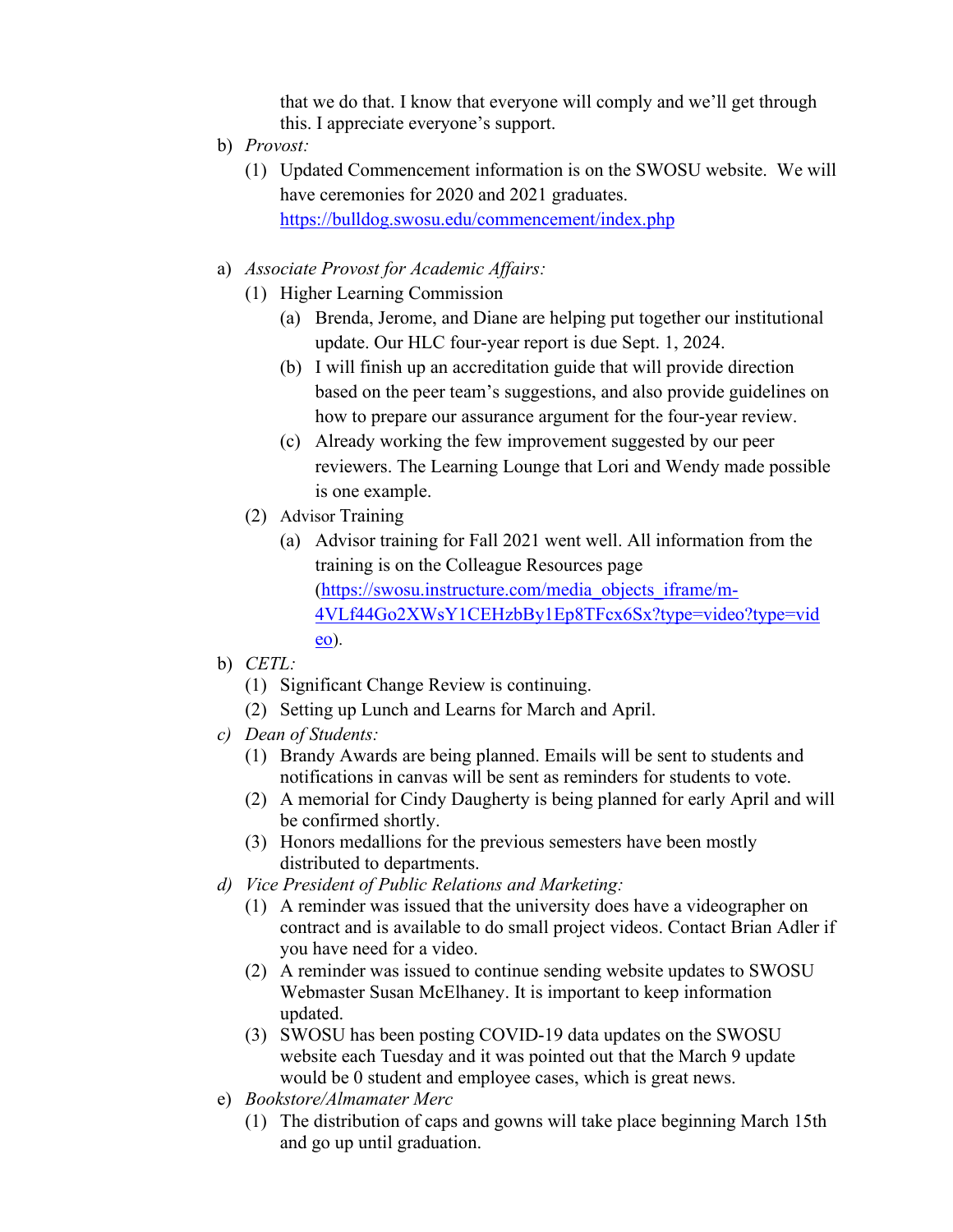- 4. Faculty Senate Executive officers meeting with Dr. South and Dr. Kendell, March 24, 2021.
	- a) *COVID Vaccinations:* SWOSU continues to help to administer COVID vaccinations and will continue to do so until the County Health Department does not need us anymore. You can register for your shot on the Health Department website.
	- b) *Vaccines* are being administrated on Friday's and Tuesday's. Friday's still need an appointment; Tuesdays are for anyone that would like to be vaccinated.
	- c) *Faculty Handbook:* Dr. South has made revisions for the Academic Unit portion for Promotion and Tenure and Continuance Review of the Faculty Handbook to include items that have been brought to his attention through questions that are not answered in the handbook. The revisions have been provided to the FS for review to approve or modify. Dr. South would like to speak with the Committee we suggest about these changes to discuss and get feedback and suggestions. (see attached document)
	- d) *President Search:* New President of SWOSU: Dr. Diana Lovell (https://www.swosu.edu/news/2021/2021-03-03a.php)
	- e) *Provost Search:* Screening of applicants has begun by the assigned committee.
	- f) *Fall Break:* Differs from Weatherford Public Schools. SWOSU always schedules the Fall Break for the third Thursday and Friday of October. Dr. South will reach out to the Public Schools and see if this can be rectified.
	- g) *Summer 2021:* At this time will be as this Spring, masks required as mandated by the CDC. We will continue to follow their recommendations.
	- h) *Advising as part of load:* Dr. South requests guidance from the Faculty Senate on how to attack advising as part of load. There are departments with many students to advise and some with much less. Currently all faculty get a 3-hour advising/committee release regardless how many advisee's they have. Dr. South's question: Is there a better way to do this? Need to try to make this more equitable. Extra help has been provided for those that have a very large number of advisees to try to address this situation.
	- i) *Online classes:* Currently each faculty member that teaches on online class receives an extra \$100 an hour for that class. Now that all faculty have had to teach classes online, is it still something that is necessary for SWOSU should pay? Online class have grown from 16% to 35%. Pre-COVID it was \$62,000 a year; with COVID it doubled. If we did not have the extra \$100 a credit hour we could possibly lower the cost to the student which would also allow us to better compete with other universities.
	- j) *Adjunct Review:* Suggestion from HLC review team was to make the review standard for all. There is an eTrieve form that will be tested this semester to be sure it is meaningful but not overbearing. It will be a yearly review that the Chair and the adjunct both signoff on.
	- k) *Graduation Rate:* We are currently at 43% graduation rate, the goal was 40.5%. That is first time Freshmen that start at SWOSU and finish at SWOSU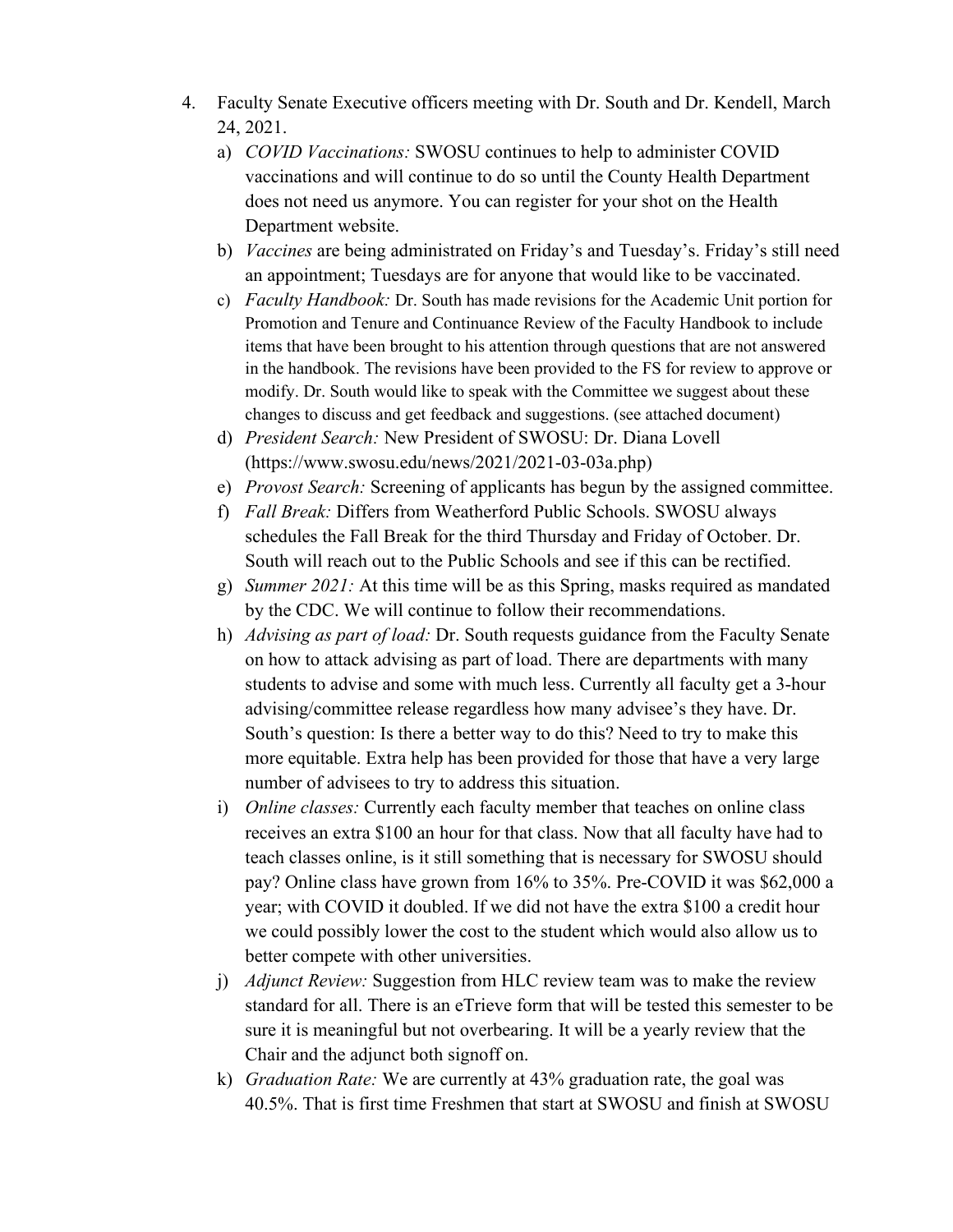within 6 years. This does not count those that transfer to SWOSU from other Universities.

- l) *Cares Act:* These monies will also go to students who are in online class whereas before it did not. There is also monies from Title 3 Grant has been setup as an emergency aid grant, students have to apply to receive a portion of the monies. Very simple application, first-come first-serve. The application will be out soon.
- B. Secretary/Treasurer: Hardeep Saluja
	- 1. Will fill out Roll Sheet Please check the minutes carefully from each meeting to be assured you were not missed. Also, please be sure to add your name in the chat for attendance.
	- 2. Treasurer's Report
		- a) BancFirst
			- (1) Balance: \$2,203.88
			- (2) Withdrawal: \$0
			- (3) Deposit: \$0
			- (4) Current Balance: \$\$2,203.88
		- b) University Account
			- (1) Balance: \$105.01
			- (2) Current Balance: \$105.01
- C. President Elect Amanda Evert: Nothing to Report
- D. Past President Stephen Burgess: Nothing to Report
- E. Faculty Athletic Representative Bo Pagliasotti:
	- 1. Soccer players named GAC players of the week: Micaela Swain offensive and Elizabeth Moreno – defender.
	- 2. Gregor Weck named golfer of the week.
	- 3. Makyra Tramble named third team d2cca all American.
	- 4. Baseball's Matt Hopkins named pitcher of the week.
	- 5. Volleyball plays at home tonight against SE at 6pm, Track and Field at OBU today and tomorrow, baseball and softball both play Henderson state this weekend, softball is here and started at 2 again at 4 and tomorrow at noon. Baseball is at Henderson, Soccer is home tomorrow vs OBU at 1:00 PM and again on Monday at 3:30 PM.
	- 6. Women's basketball lost to #1 Lubbock Christian University.
	- 7. Regional Championship (this year's seniors are the first class to make the NCAA national tournament all four years).
	- 8. Upcoming GAC Championships: Volleyball April  $6<sup>th</sup>$ -11<sup>th</sup> matches played at highest seed than final four played at highest remaining seed-Track and field April 15<sup>th</sup> 16<sup>th</sup> and  $17<sup>th</sup>$  all teams-Soccer April  $10<sup>th</sup>$ ,  $15<sup>th</sup>$  and  $17<sup>th</sup>$  top 8-Golf April  $19<sup>th</sup>$  and  $20<sup>th</sup>$  all teams at Little Rock. Baseball and softball May 14<sup>th</sup>, 15<sup>th</sup>, and 16<sup>th</sup> (baseball only).
	- 9. Rodeo April  $8<sup>th</sup> -10<sup>th</sup>$  tickets are on Stubwire link through rodeo page. 400 tickets per show.
	- 10. The NCAA Division II Legislation Committee selected six modules that will be required for the 2021-22 coaches' certification period, as follows: (1) Eligibility: Four-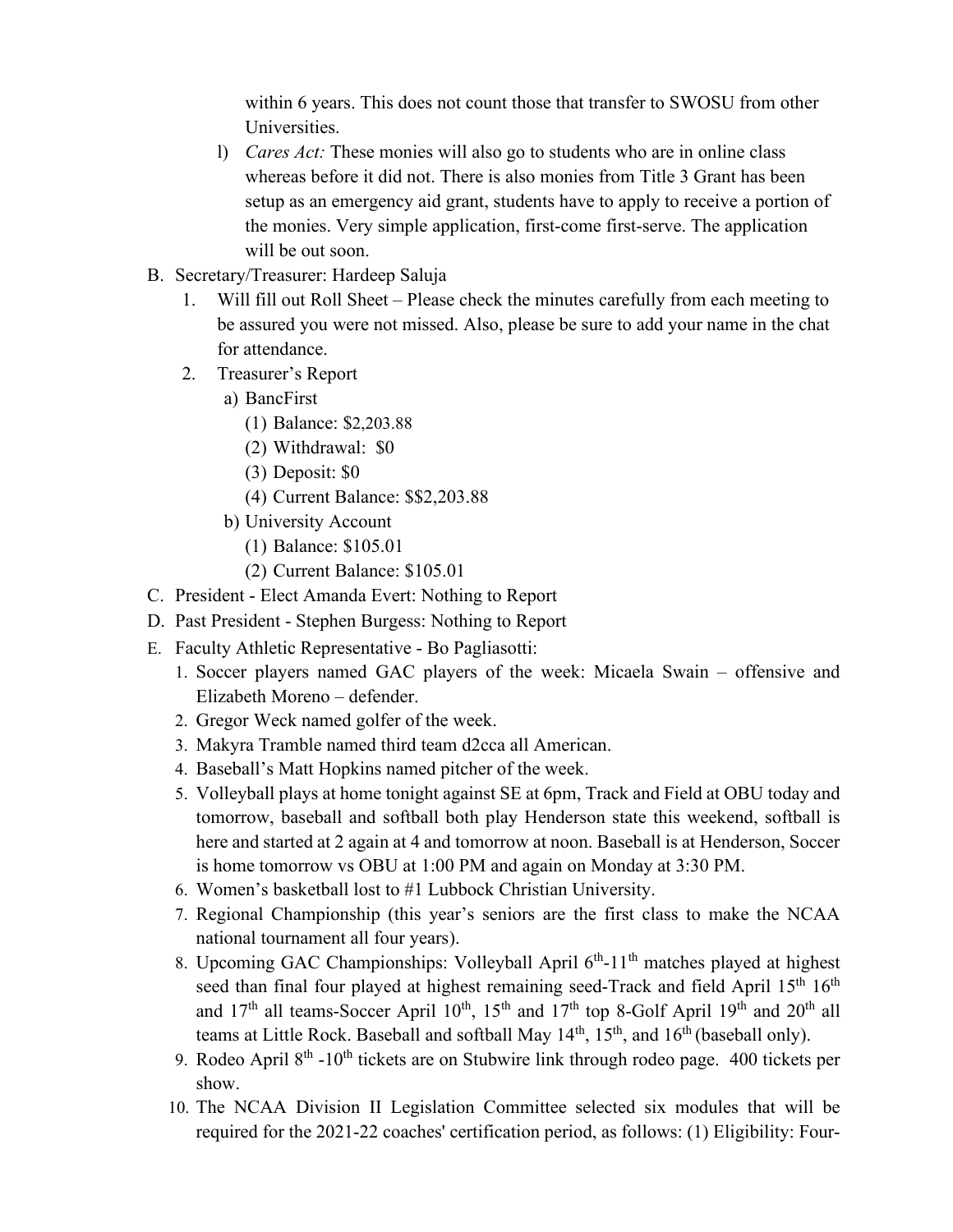Year College Transfers; (2) Eligibility: Outside Competition; (3) NCAA Coaches Assist for Mental Health; (4) NCAA Coaches Assist for Substance Misuse; (5) Recruiting: Camps and Clinics; and (6) Recruiting: Financial Aid and Offers. These modules will be grouped into a 2021-22 Coaches Certification Curriculum on Division II University and will be released on April 1, 2021. Each course will include the fivequestion test the coach must pass to successfully complete the module. If a question is missed, the quiz cannot be retaken for 24 hours. If a coach has previously completed one or more of these courses, they will have to complete the course again on or after April 1, 2021, before taking the test.

F. Student Government Representative - Natalie Kinder: Nothing to report.

# **II. Reports from Standing and Ad Hoc Committees:**

- A. From the *University Policies Committee* and *Student Affairs Committee:* (see *Appendix A*).
	- 1. **Faculty Senate Motion 2021-03-01:** Ad Hoc Committees brought the motion requested to from a *University Academic Advising Committee*. A few minor changes to the document were made. Document is included in Appendix A.
		- a) Motion was unanimously approved.
- B. *Nominating Committee:* from Scott Long, Chair (see *Appendix B*)

# **III. Unfinished Business:**

#### IV. **New Business:**

A. *New Senators:* According to the records the following senators have expiring terms: Dr. Muatasem Ubeidat, Dr. Tony Stein, Dr. Swarup Ghosh, Ms. Kathy O'Neal, Dr. Daniel Farris, Dr. Jerry Dunn, Dr. Sunu Kodumthara, Dr. Meri Hix, Dr. Sharon Lawrence, Dr. Evette Meliza, Dr. Stephen Burgess, Mr. Landry Brewer, and Mr. Phillip Fitzsimmons (Phillip. Please forward the name of your department's new senator to Dr. Karen Sweeney. Include the method used by the department to determine the new senator. Please, also check with your Deans/department heads on the number and allocation of senators. The Constitution states: Article II – **Section 1.** ... academic units (Colleges) shall each elect one Senator for every seven (or major fraction thereof) of its full-time faculty members receiving an annual contract. **Section 2.** Each of the academic units shall determine by two-thirds vote of each of its faculties its own method for electing Senators and determining their specific constituencies pursuant to Senate guidelines.

#### **IV. Adjournment: 3:40 p.m.**

V. **Next Meeting:** Friday, April 30, 2021, 2:30 p.m. via Zoom

#### Spring 2021 Meetings, 2:30 p.m.

Friday January 29, 2021 Friday February 26, 2021 Friday March 26, 2021 Friday April 30, 2021 Wednesday May 5, 2021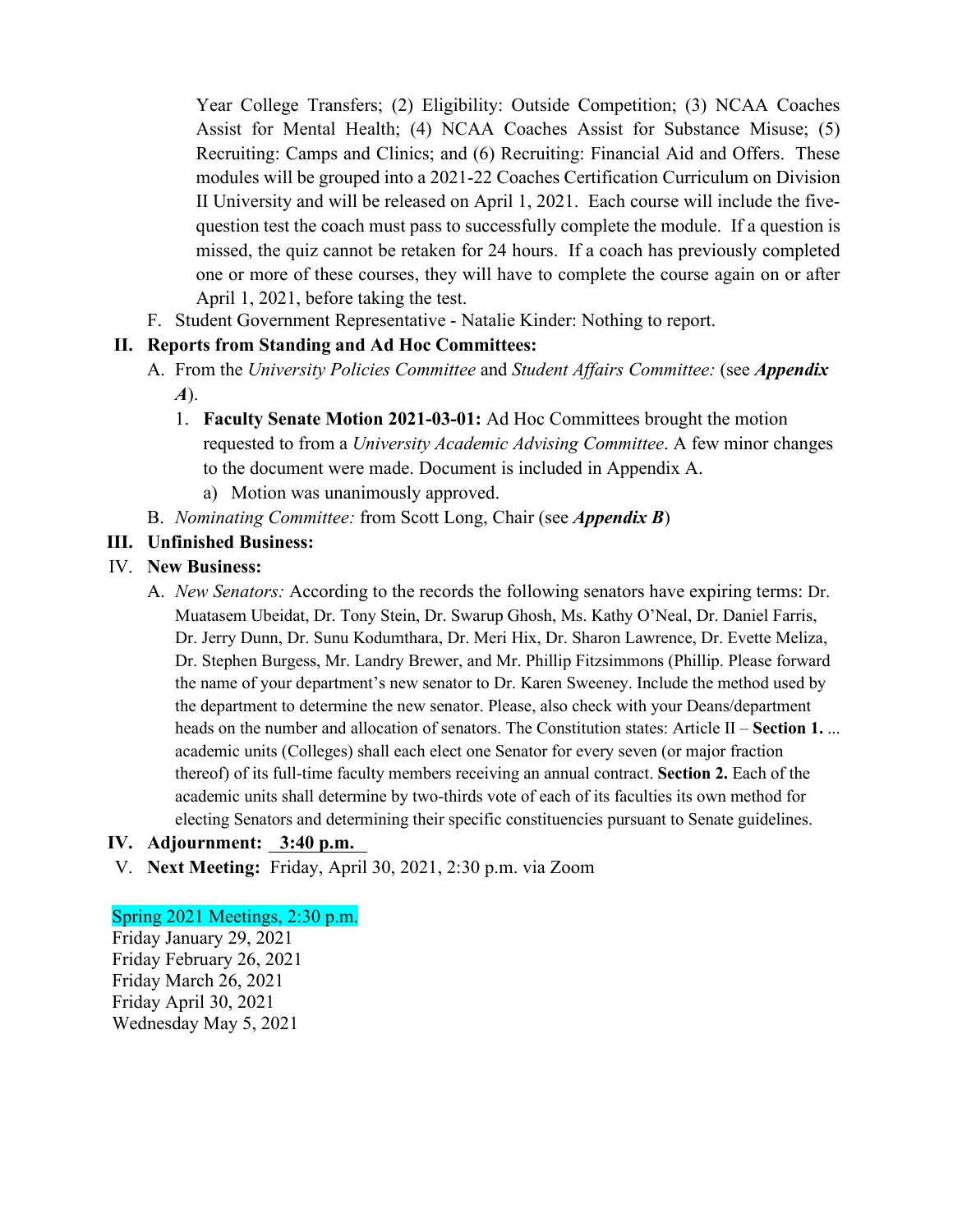#### Appendix A

**The University Policies Committee and** Student Affairs Committee met and discussed the motion presented to the Faculty Senate during February meeting.

The two committees recommend the formation of a standing **University Academic Advising Committee**.

#### **Committee composition**

This committee shall be composed of faculty and staff representatives who actively serve as advisors as well as one student representative**.** The committee should be composed as follows (The number of representatives from each college can be increased if needed)

- 4 Arts and Science representatives
- 4 College of Professional and Graduate Studies representatives
- 1 College of Pharmacy representative
- 1 Sayre campus representative
- 1 professional staff advisor representative
- 1 student representative
- The Concurrent Advisor
- The Academic Support Center Director will serve as a standing *ex officio* member.

#### **Purpose:**

- To support academic advising and help coordinate academic advising with relevant academic services in alignment with SWOSU's mission, vision, values, and goals.
- To provide a forum for discussion of academic advising and student success-related topics and policies, procedures and processes for faculty, advising administrators, enrollment management administrators, and student life administrators.
- To advocate for the recognition of advising activities via inclusion in discussions of continuance, tenure and promotion, and other evaluative discussions of faculty and staff work.

#### **Duties:**

- Serve as the resource on academic advising for all members of the community.
- Recommend strategies on matters pertaining to academic advising and areas related to academic advising.
- Create a university academic advising mission statement.
- Develop and recommend guidelines for academic advising.
- Work in conjunction with assessment and accreditation efforts on campus to ensure that the academic advising mission and values statements align with the University's Mission, Vision, and Values.
- Support a university-wide academic advising program based on the National Academic Advising Association's (NACADA) guidelines.
- Work to promote an effective advising system on campus.
- Develop and oversee programs and workshops for the ongoing development of advisers and advisees, including
	- o Registration workshops
	- o New advisor development
	- o Continuing advisor development
- Work to ensure that students are educated on appropriate advising expectations and their role and responsibility in the adviser-advisee relationship.
- Review student learning outcomes related to academic advising
- Advise on a campus-wide advising assessment program.
- Provide faculty interface with appropriate student services groups.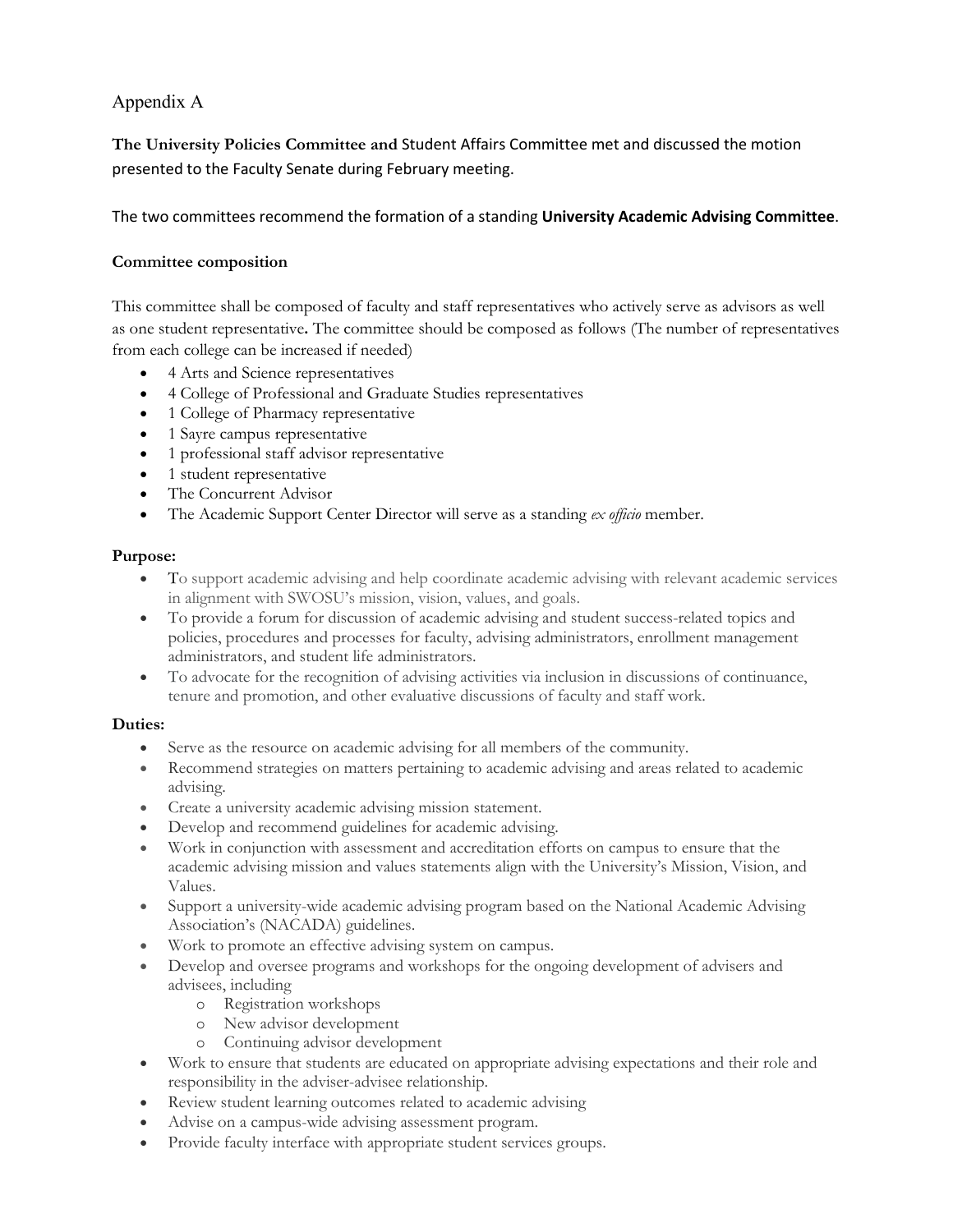- Provide guidance concerning the academic components in NSOs, SWOSU Connect, College Success, Academic Support Center (including Student Success Center, Retention Management, and Career Exploration Services).
- Revise and circulate the advising sections of faculty and student handbooks as needed.
- Review and suggest updates to advising sections of the SWOSU website.
- Coordinate an Advisor Recognition Award similar to the Brandy Awards.
- Oversee student focus groups in order to glean data/information from students at different points in their academic career across campus.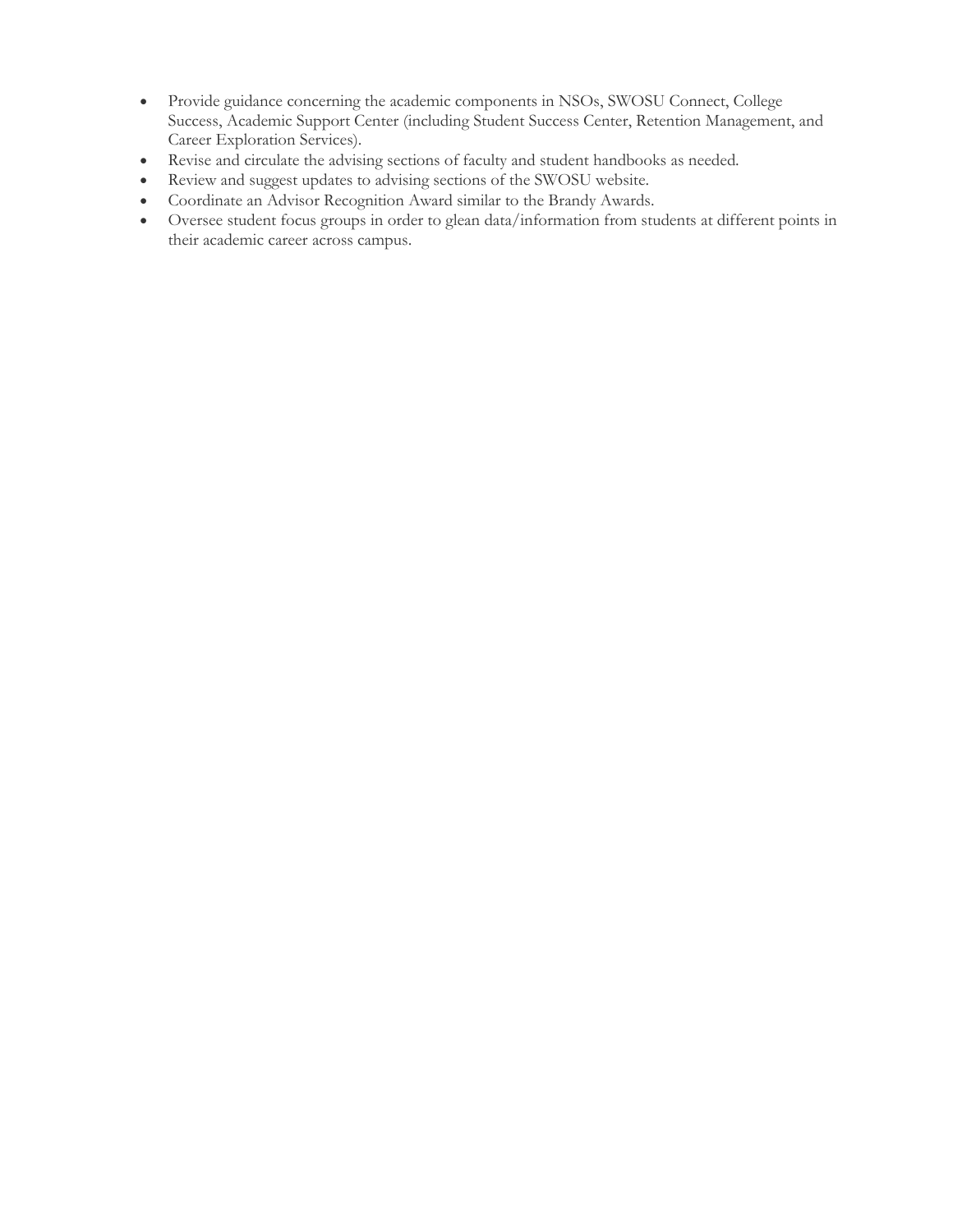# Appendix B

SWOSU Faculty Senate Nominating Committee Report – March, 2021 There are twenty-nine (29) committee positions elected from the Faculty Senate that are open for the 2021-2022 academic year, offering 29 opportunities for faculty to serve the University (identified as follows). **Academic Appeals Committee** -- Reviews the procedural fairness of an instructor's grading policy upon the filing of a written student academic appeal. The committee also reviews student requests to change a grade to a withdrawal (W) or grade change requests in the event that the instructor of record is no longer employed by the university. Five (5) open **Academic Suspension Appeals Council** -- Develops policies governing student advisement within the framework of Regents' retention regulations, and serves as an appellate committee on student academic status. The council meets before classes start each semester (fall, spring, and summer) and other meetings are scheduled as needed. Three (3) open **Appellate Committee on Dismissal of Tenured Faculty and Grievance Committee** -- **Hears** appeals of dismissed tenured faculty members when hearings are requested, and hears grievances when filed. Two  $(2)$  open + One  $(1)$  alternate – Must be tenured **Assessment Committee** – Recommends policies and procedures for testing and assessment of student academic achievement and student satisfaction. College Specific Three (3) open College of Professional and Graduate Studies – One (1) open College of Arts and Sciences – One (1) open College of Pharmacy – One (1) open **Benefits Committee** -- Promotes programs that will contribute to the health and wellness of all University employees and their families; studies and reviews all employee benefit programs at Southwestern Oklahoma State University and makes this information available to SWOSU community; gathers faculty and staff input on all University benefit programs; and reviews annually University-sponsored benefits, and the RUSO benefit programs, and make recommendations through proper channels regarding such benefits.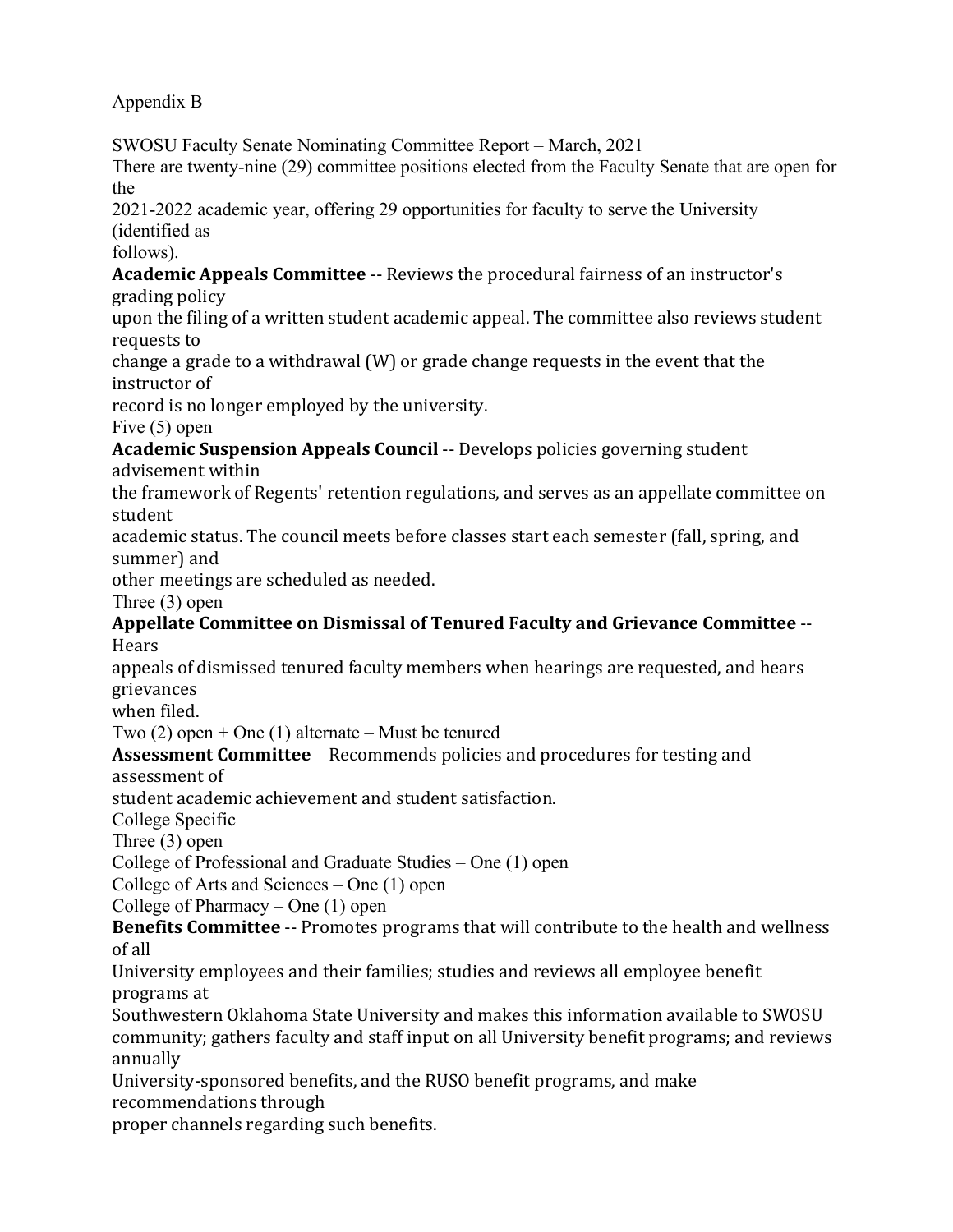College Specific Three (3) open College of Professional and Graduate Studies – One (1) open Arts and Sciences – One (1) open Library/CETL – One  $(1)$  open **Bernhardt Award Selection Committee** -- Selects an outstanding faculty member to recognize. College Specific Two (2) open College of Arts and Sciences – Howard Kurtz College of Pharmacy – one (1) open College of Professional and Graduate Studies – one (1) open **Campus Environmental Committee** -- Promotes environmental awareness, resource conservation, and recycling of certain materials. One (1) open **Excellence in Teaching and Learning Committee** - Supports the CETL mission in their commitment to student learning and quality education by engaging faculty in reflective practices promoting innovations in teaching and learning in traditional and online formats. ETLC collaborates with faculty to foster a dialogue about teaching strategies, methods, and policy recommendations which promote student learning and academic quality. ETLC will meet regularly either in person, virtually, or both. College Specific Three (3) open College of Arts and Sciences – One (1) open College of Professional and Graduate Studies – One (1) open Library/CETL – One  $(1)$  open **Faculty Development Committee** -- Encourages excellence in teaching and scholarly activities. This committee will offer programs to enable the faculty to improve personal and professional qualities as educators. Program content will encompass: teaching, research, and new faculty orientation. College Specific Three (3) open College of Arts and Sciences – One (1) open College of Professional and Graduate Studies – One (1) open Library/CETL – One  $(1)$  open **Financial Aid Satisfactory Progress Appeals Committee** -- Acts as an advisory committee to the student financial assistance officer, hears appeals, and recommends disposition of student grievances related to financial assistance awards. A faculty member nominated by the Faculty Association will be added to the committee for appeals and grievance hearings.